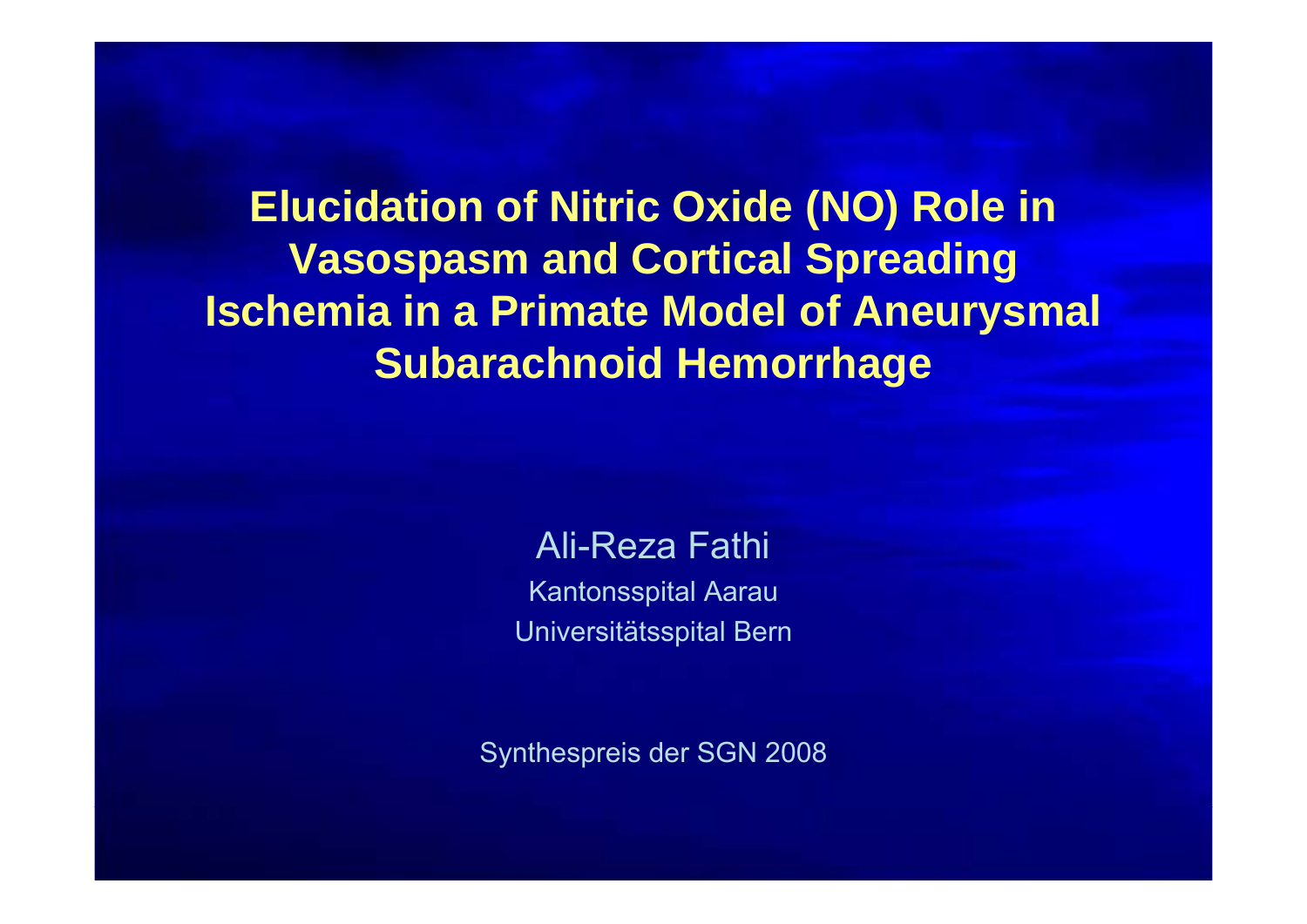SAH induced cerebral vasospasm occurs between day 4-9

20–30% experience delayed ischemic neurological deficits (DIND)

50% of these patients suffer severe permanent neurological dysfunction or death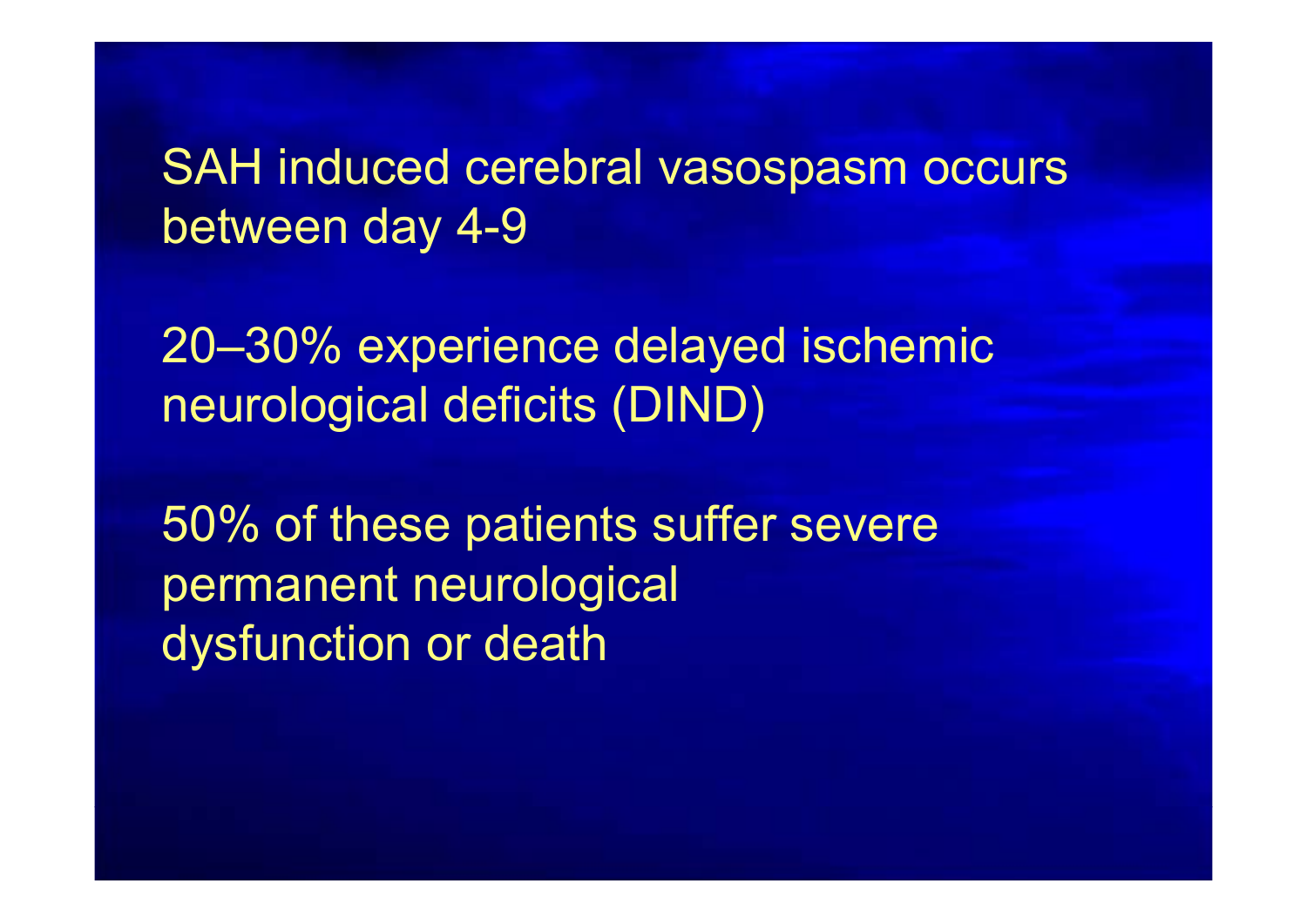**Delayed ischemic neurologicdeficits (DIND) after SAH vs angiography**

- $\bullet$ Cause of disability in 6.3% of SAH pts
- •Cause of death in 7.2%
- $\bullet$  Time course of DIND similar to angiographicaly visible vasospasm:
- However, angiographic vasospasm has only a positive predictive value for DIND of <50 %
- Cerebral vasospasm ≠ delayed ischemic neurological deficit (DIND)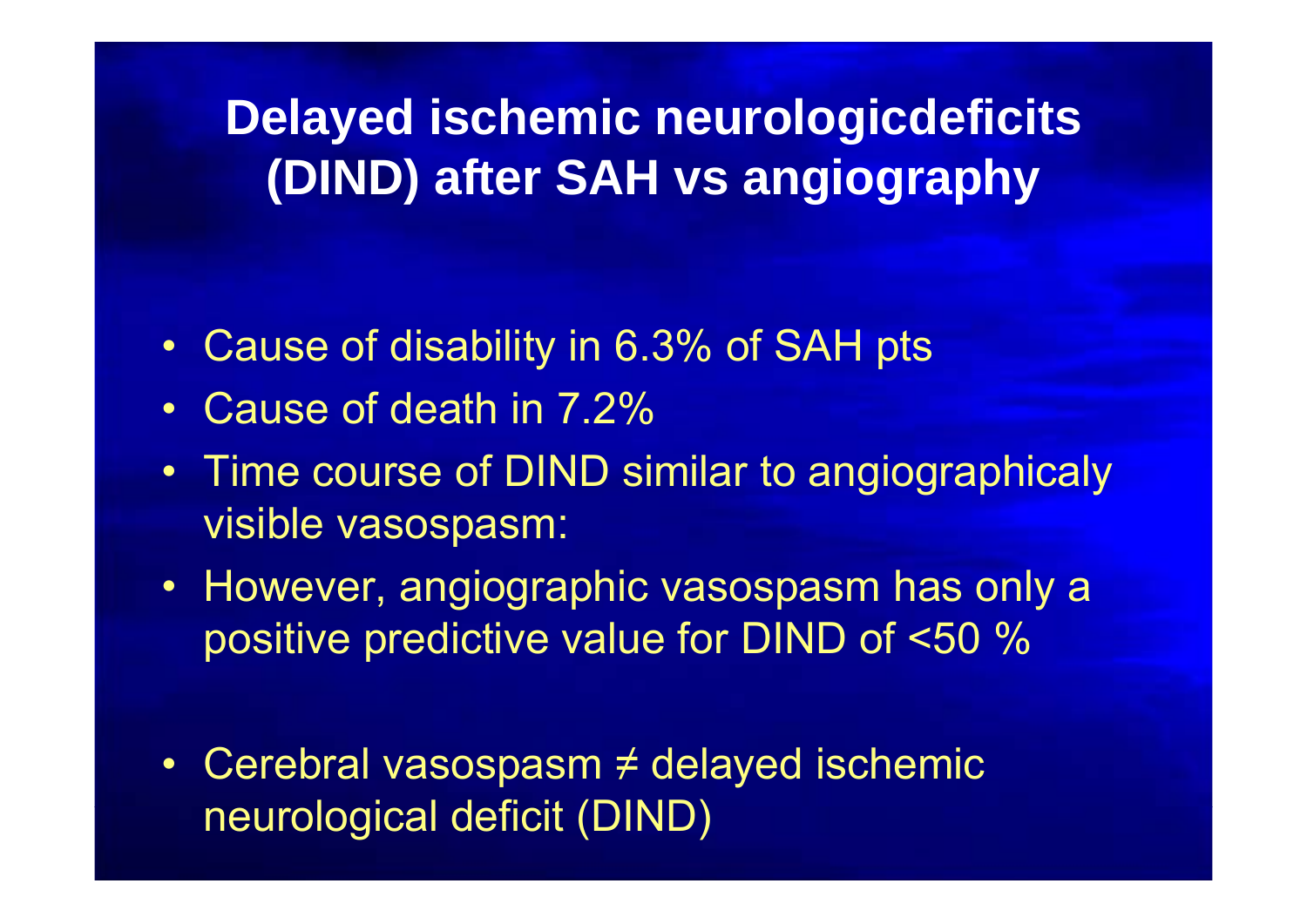#### Concepts of treatment

- $\bullet$ Enhance Perfusion
- •Reversal of Arterial Narrowing
- •Prevention of Arterial Narrowing
- $\bullet$ Ischemic Protection & Rescue

#### 1. HHH Therapy

2. Enhance availability of nitric oxide (NO)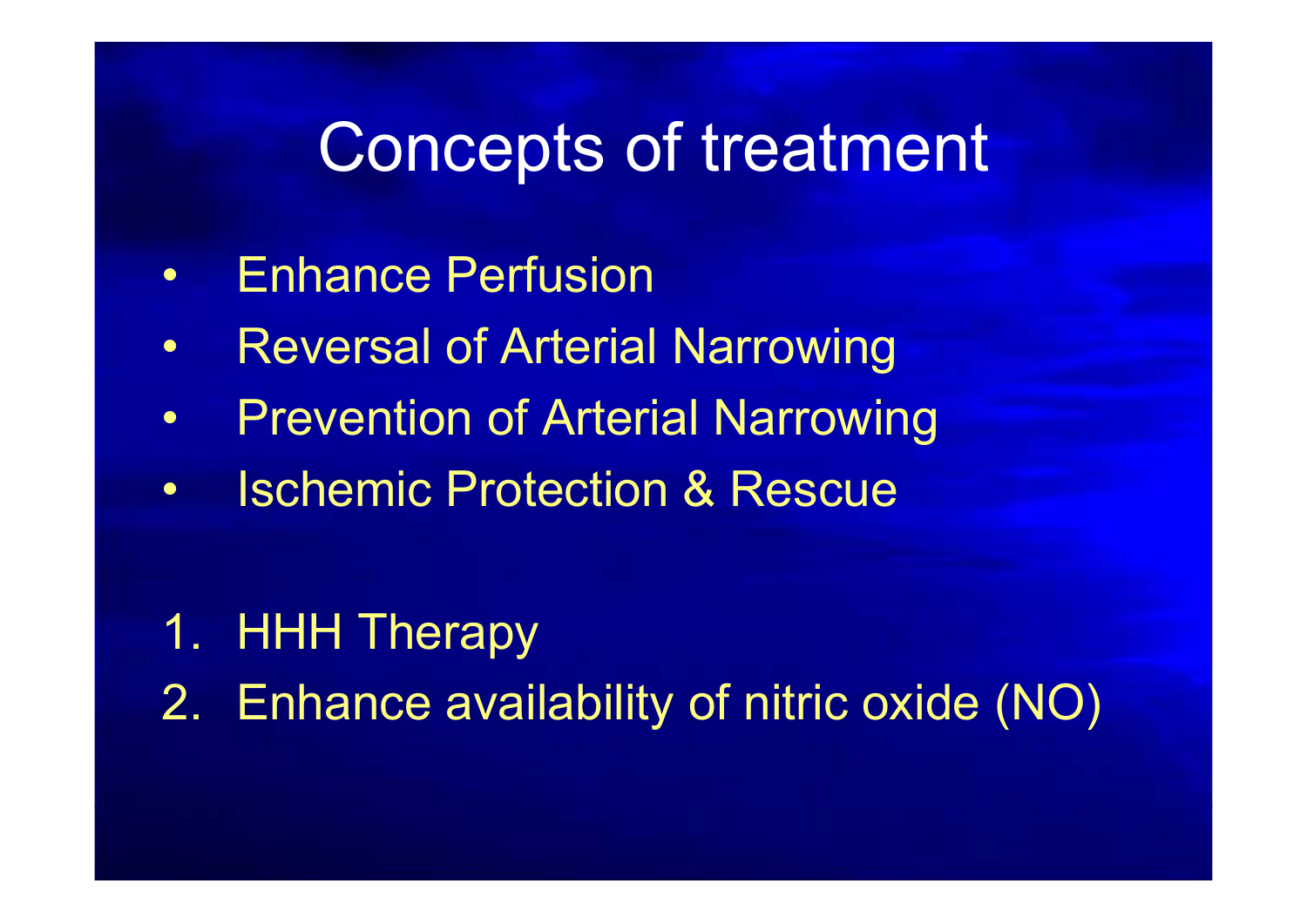Norepinephrine Induces Dilatation in the Rabbit Basilar Artery after Subarachnoid Hemorrhage In a Rabbit SAH model



**Baseline angiogram on day 0 prior to SAH.**

| $SBP =$  | 81 mmHg   |
|----------|-----------|
| DBP =    | 57 mmHg   |
| $MAP =$  | 65 mmHg   |
| $pCO2 =$ | 53.6 mmHg |



**Follow-up angiogram on day 5 after SAH prior to initiation of NE infusion**

**SBP = 83 mmHg DBP = 58 mmHg MAP = 67 mmHg pCO2 = 45.6 mmHg (Width=57.3 % Baseline)**



**Follow up angiogram on day 5 after SAH during infusion of NE**

| $SBP =$                | 200 mmHg           |
|------------------------|--------------------|
| DBP =                  | $129$ mmHg         |
| $MAP =$                | $158 \text{ mmHg}$ |
| $pCO2 =$               | 45.6 mmHg          |
| (Width=160 % Baseline) |                    |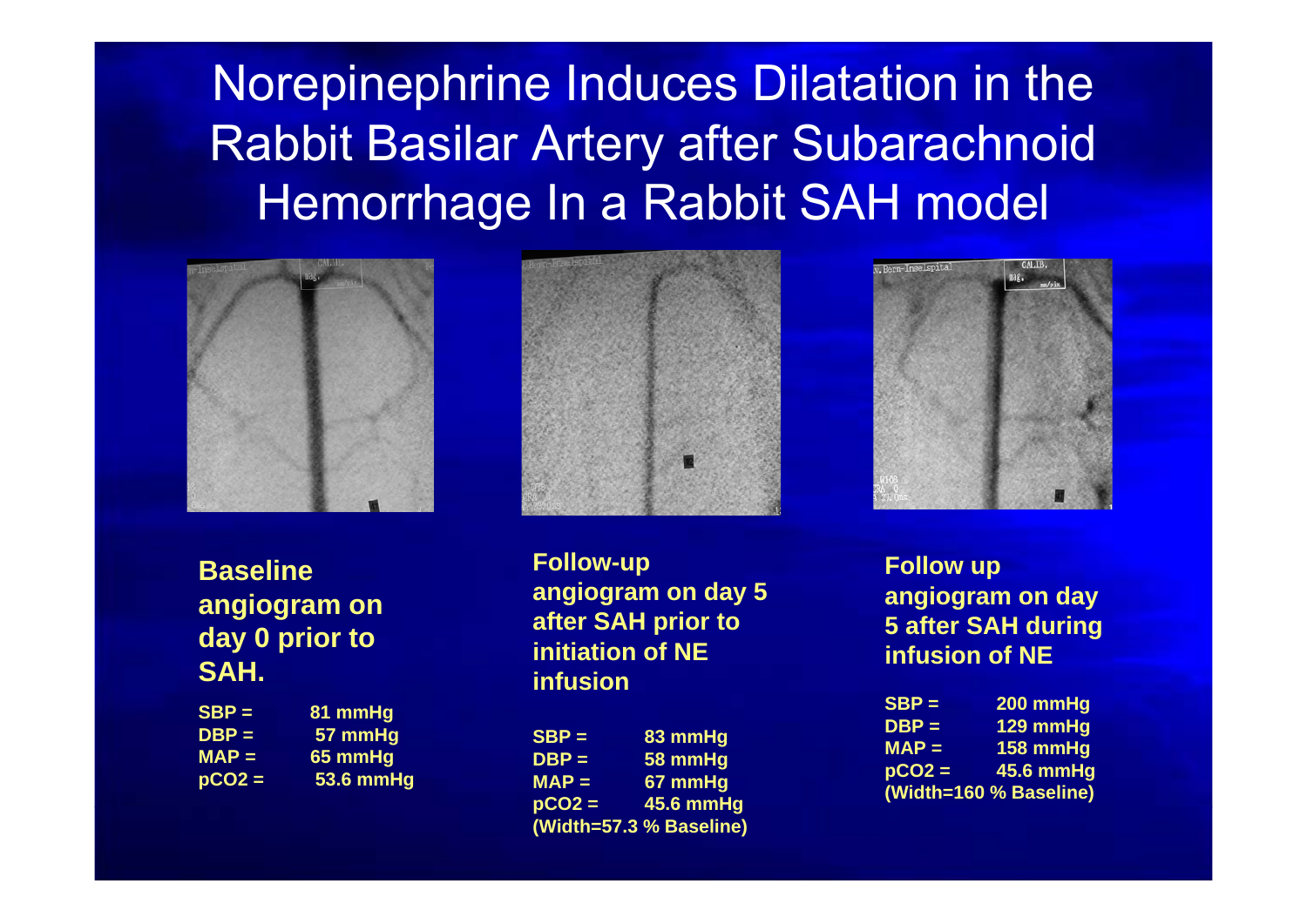# **Changes of Basilar Artery Diameter**



**\*p < 0.05**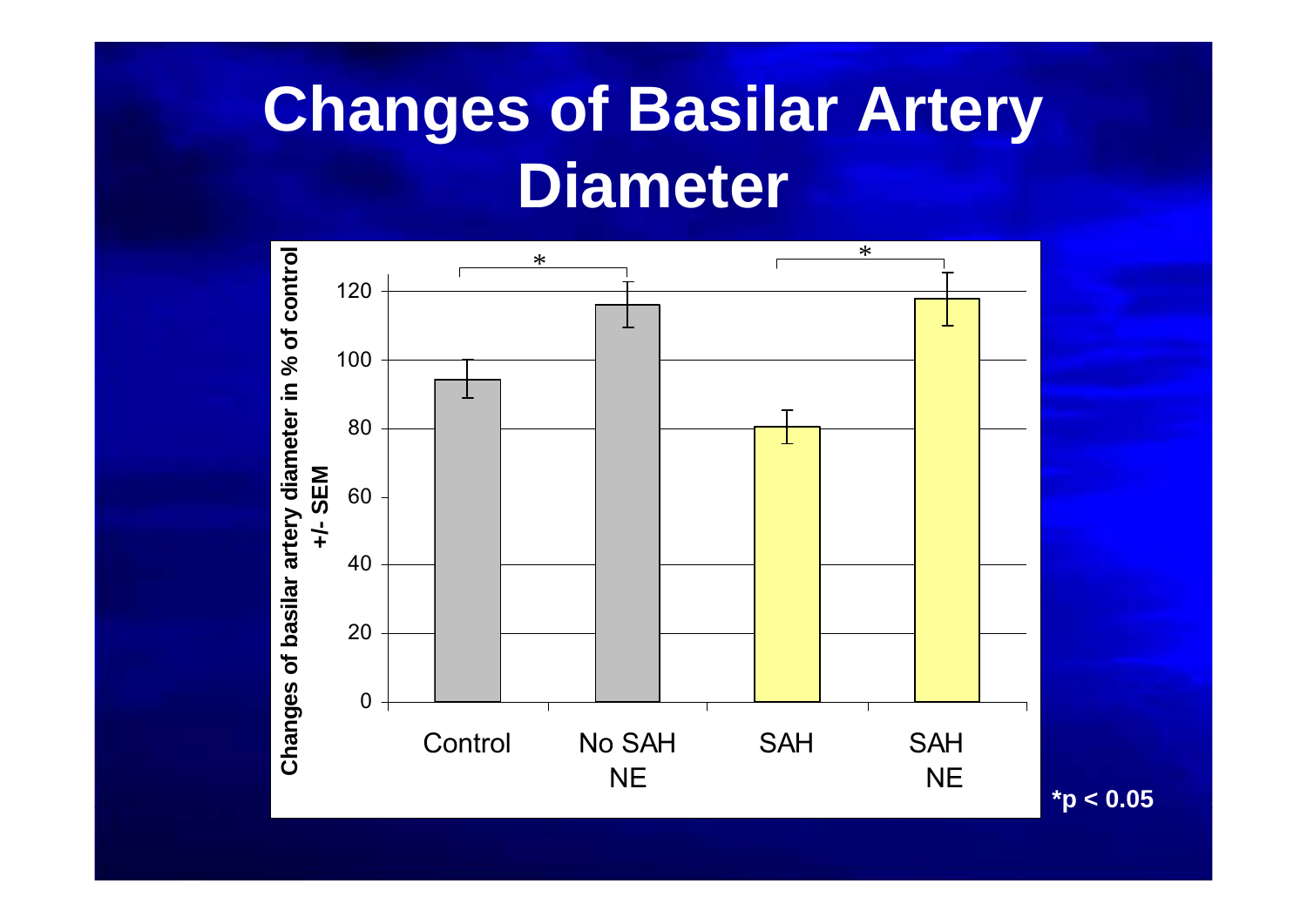### **Enhanced availability of nitric oxide (NO)**

- • Decreased availability of nitric oxide (NO) in the arterial walls of the circle of Willis has been linked to development of delayed cerebral vasospasm after aneurysmal subarachnoid hemorrhage (aSAH) in both clinical and experimental settings *(PlutaRM, Neurol Res 2006 Oct;28:730-737 )*
- •Main problem: local delivery of high concentrations of NO or NO donors
- • Recently, it was reported that sodium nitrite is a stable reservoir of NO and when given intravenously, can prevent arteriographic vasospasm in a primate model of aSAH

•Cosby K, Partovi KS, Crawford JH, et al. Nat Med 2003 Dec;9:1498-1505.

•Pluta RM, Dejam A, Grimes G, Gladwin MT, Oldfield EH. JAMA 2005 Mar 23;293:1477-1484.

• Additionally we could demonstrate that intrathecal continuous administration of nitroglycerin as a NO donor prevents CVS in a rabbit SAH model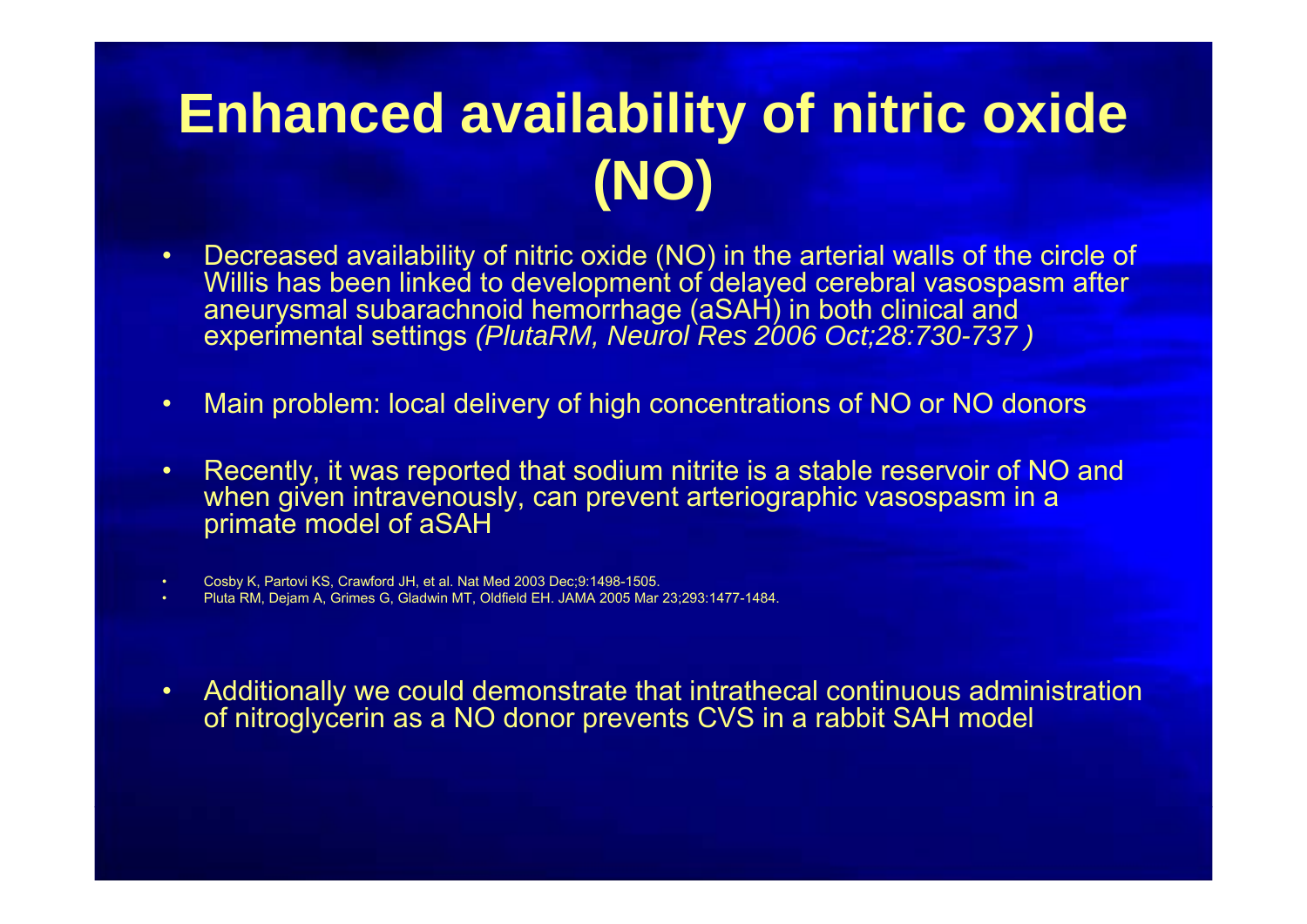•**Prophylactic continuous intrathecal administration of nitroglycerine prevents vasospasm of the basilar artery in the rabbit SAH model**

•**No toxic effects could be demonstrated in this study**

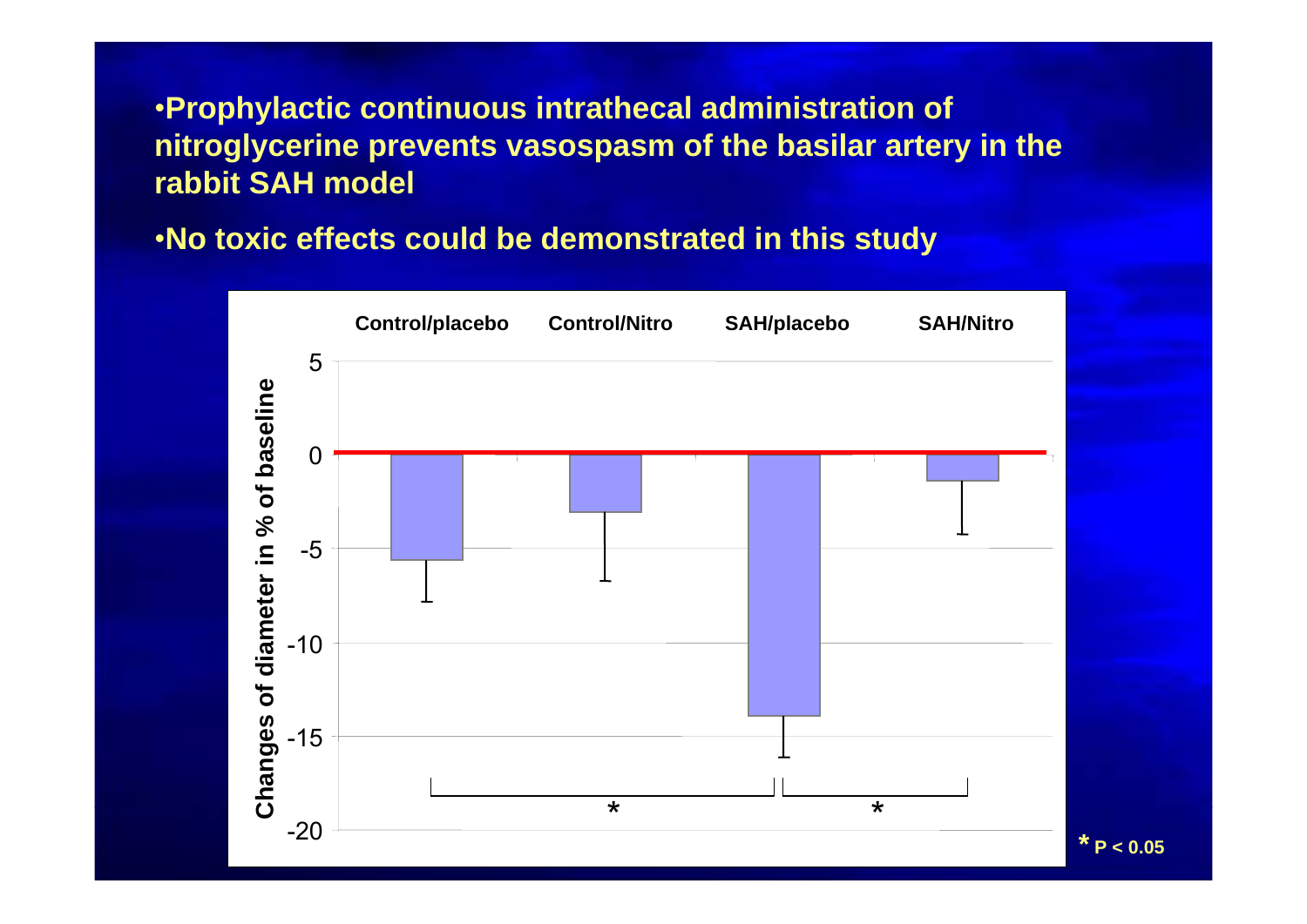#### **The Clazosentan study**



- $\bullet$ + Clazosentan reduces incidence of angiographic vasospasm
- • - No improvement in clinical outcome at 3 months (DIND, mortality)

Macdonald, Pluta et al, Nature Clinical Pract Neurol, 2007 Vajkoczy, Meyer et al, Abstract, Internat. Meeting on Cerebral Vasospasm 2006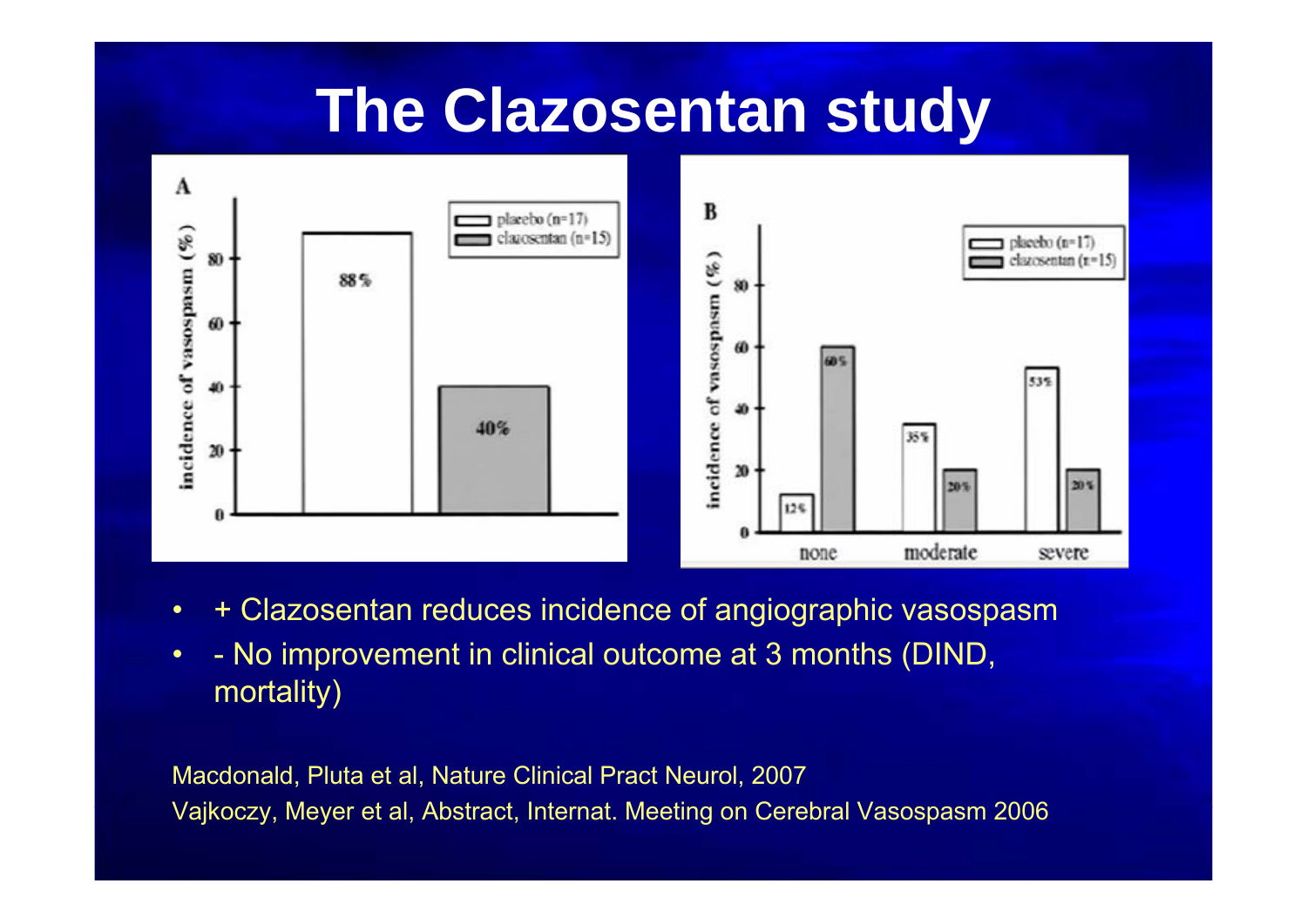

- • The Co-Operative Study on Brain Injury Depolarizations (COSBID)
- a prospective clinical multicenter study
- demonstrated delayed clusters of cortical spreading depolarization (CSD) in SAH patients
- • In many patients, clusters of prolonged depolarization occurred
- •These patients developed ischemic infarcts in the recording area, indicating that CSDs may be linked to DINDs

Dreier JP, Woitzik J, Fabricius M, et al. *Brain* 2006 Dec;129:3224-3237.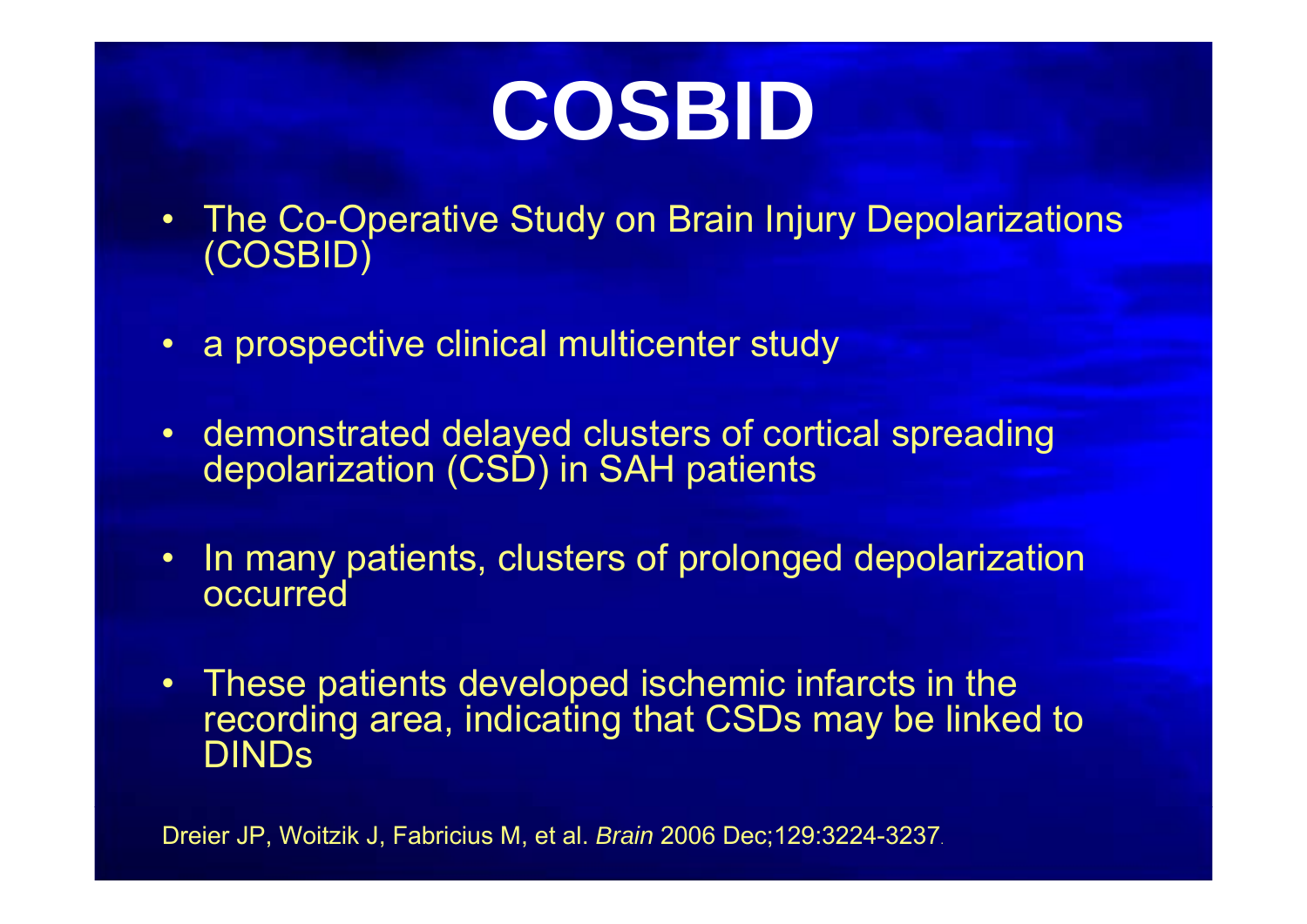### New Concept

- delayed cerebral vasospasm is not the only factor responsible for poor outcome after successful treatment of aSAH
- rather, there are two important factors responsible for the clinical outcome:

(1) delayed spasm of large cerebral arteries (2) spreading depolarizations producing cortical infarcts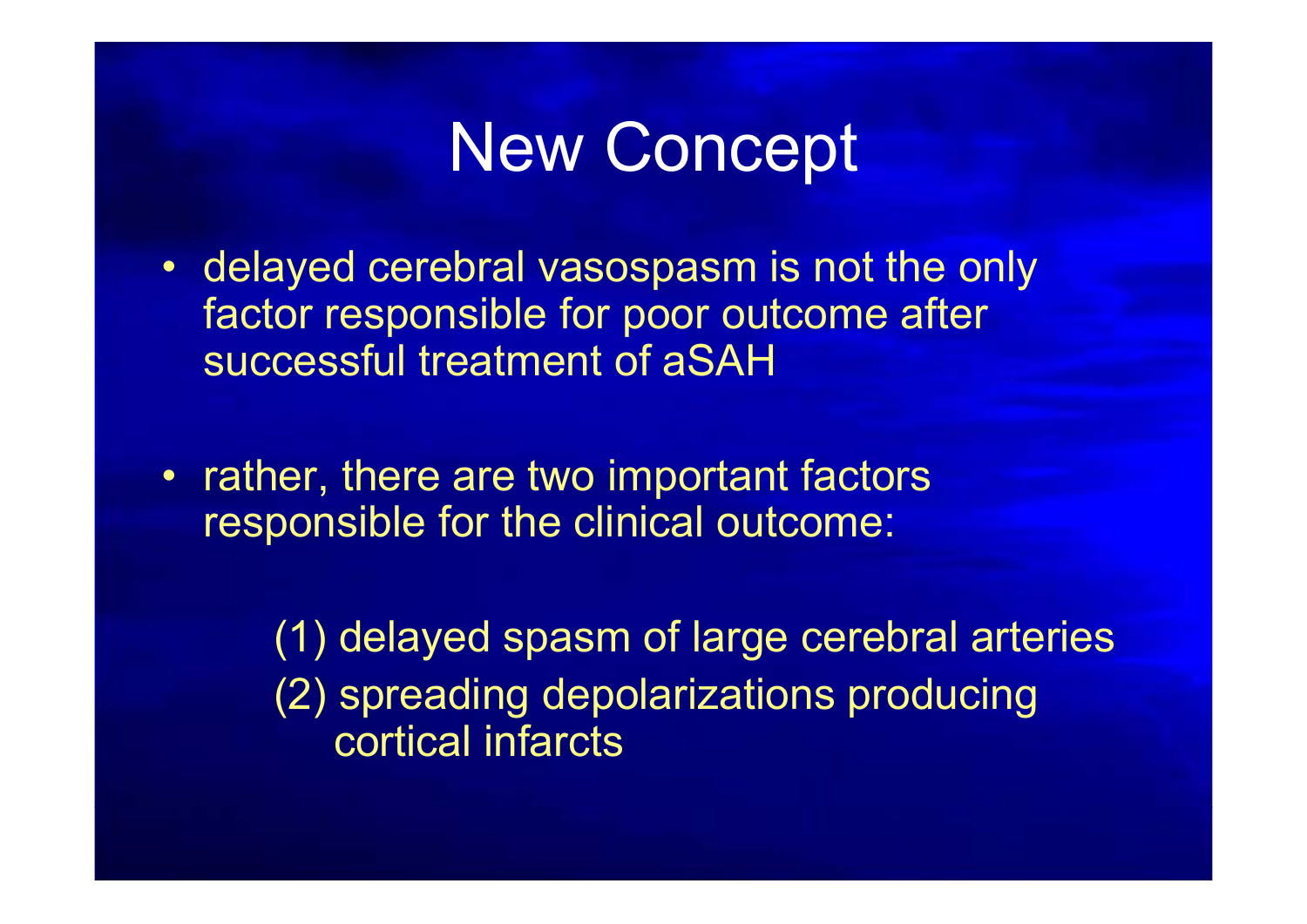### Primate model for cortical ischemia

- $\bullet$ **Day 14 post SAH**
- - cortical laminar necrosis
- - no territorial infarct
- - no white matter changes



 $\bullet$ Schatlo et al, *abstract award: AANS 2008*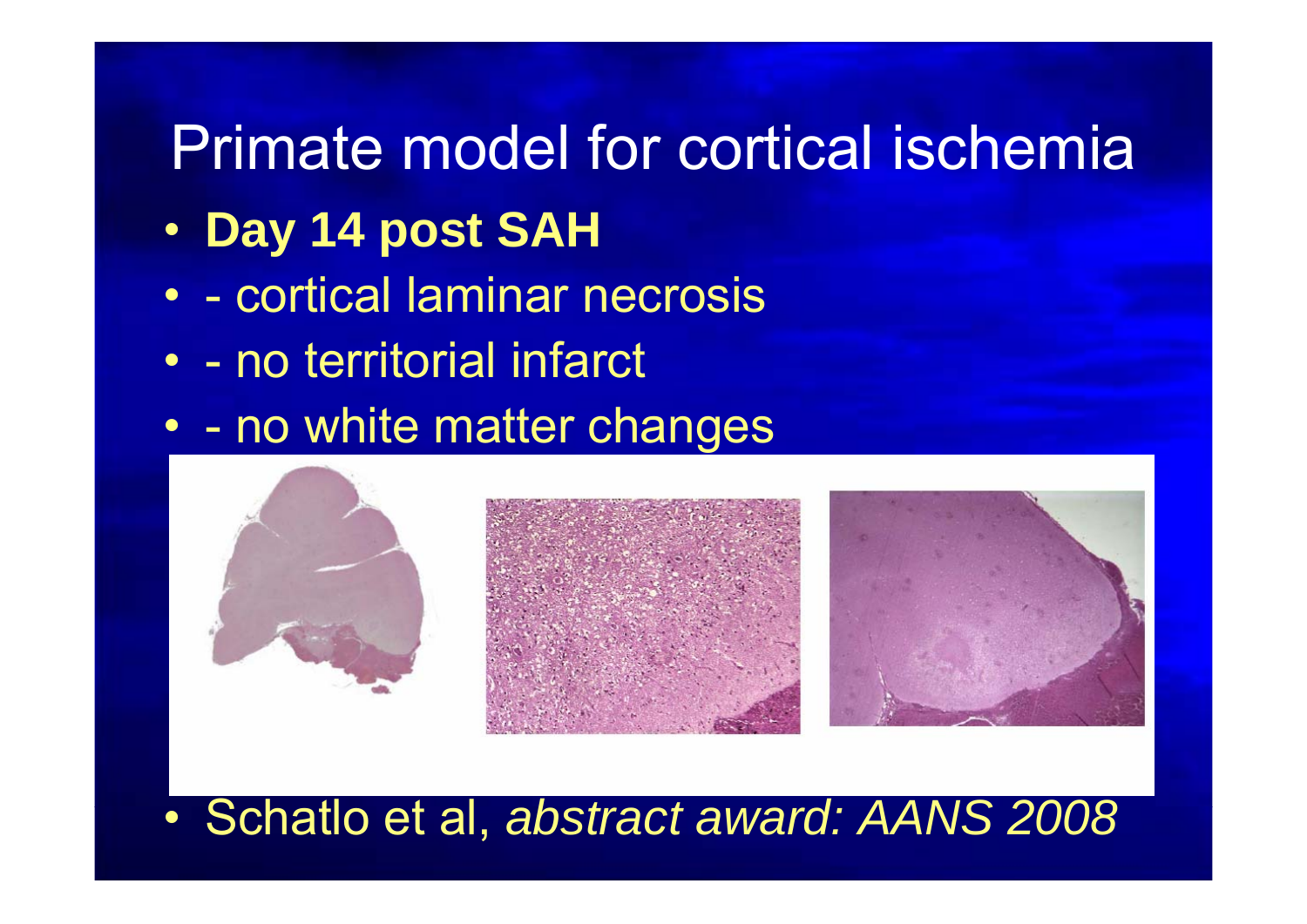# Cortical Spreading Depression



- 1. Depolarization
- 2. Neuronal metabolic suppression
- 3. Disturbance of neuronal microenvironment, K+ ↑
- 4. Need of ATPase to pump K+ back into cell
- 5. Increased metabolic demand
- 6. Reactive hyperaemia with increased demand of Nitric Oxide

Petzold GC, Haack S, von Bohlen Und HO, et al. *Stroke* 2008 Apr;39:1292-1299.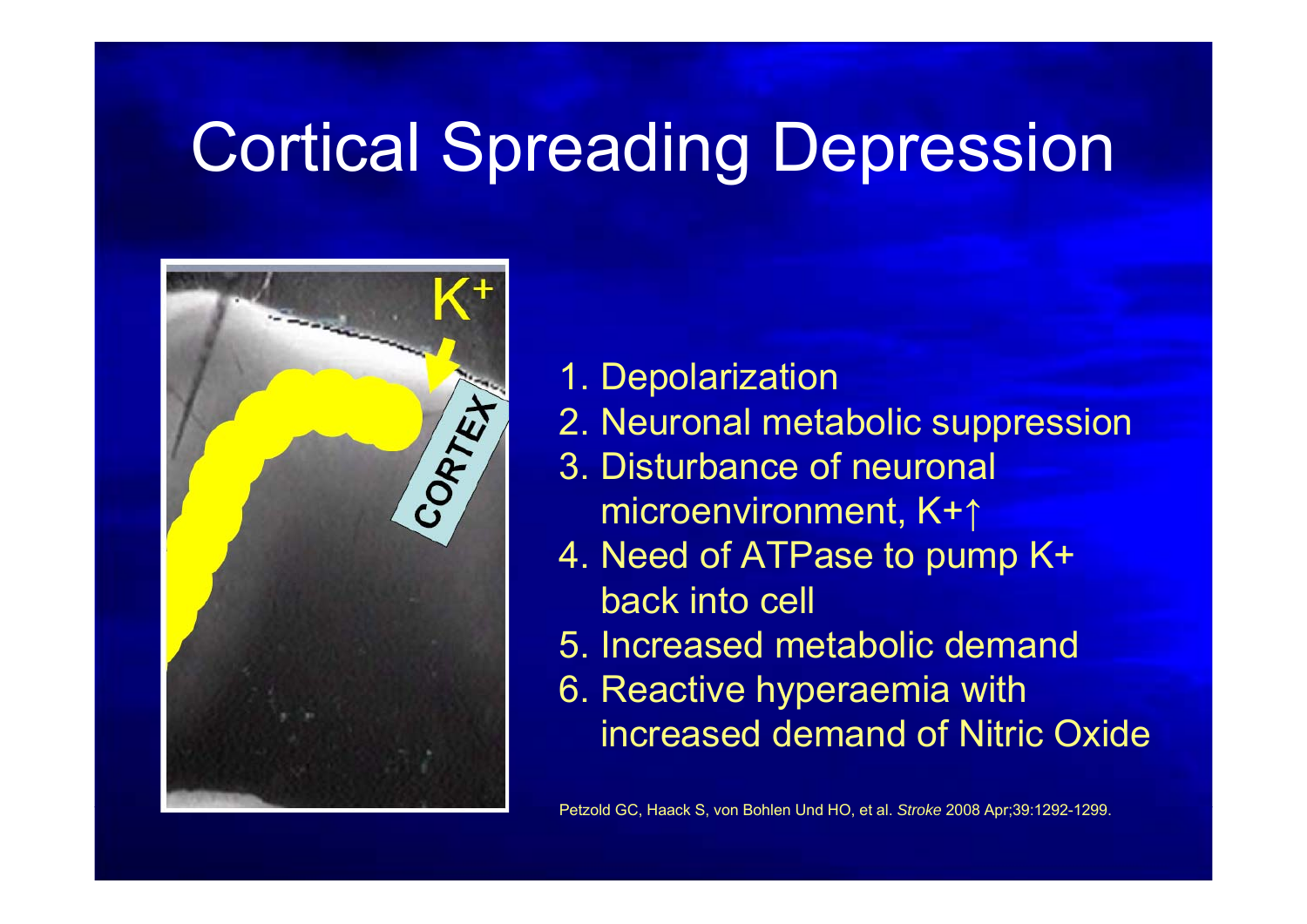# **Goals**

• we will employ a primate model of aSAH that has been used in the Vascular Laboratory of the Surgical Neurology Branch, NINDS for several years to study delayed cerebral vasospasm

Pluta RM, Dejam A, Grimes G, Gladwin MT, Oldfield EH. *JAMA* 2005 Mar 23;293:1477-1484

• our hypothesis is that oral administration of sodium nitrite, especially in the presence of ascorbic acid will prevent development of delayed cerebral vasospasm and cortical infarcts by preventing cortical spreading ischemia

Kytzia A, Korth HG, Sustmann R, de GH, Kirsch M. *Chemistry* 2006 Nov 24;12:8786-8797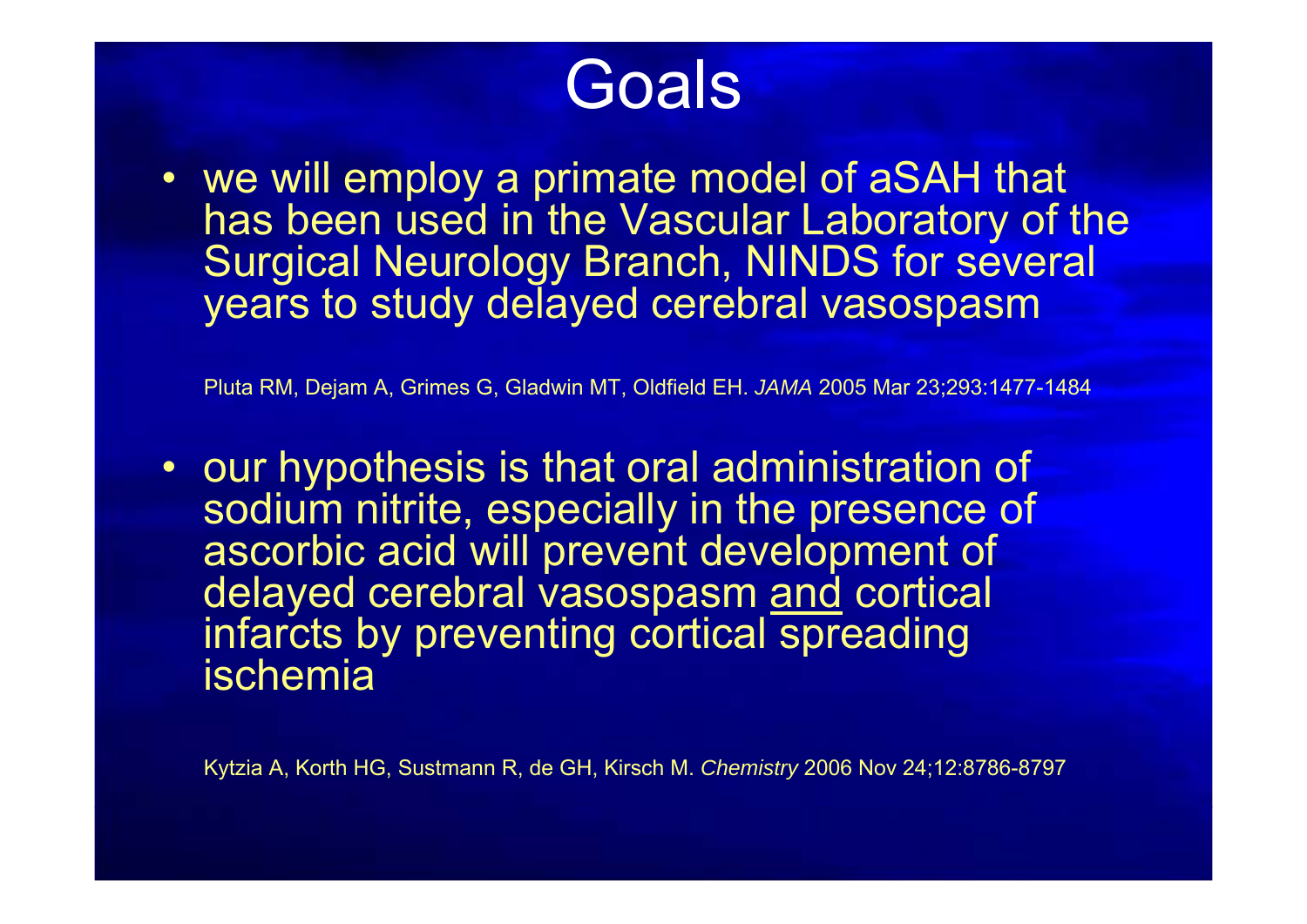- **to establish the most effective oral sodium nitrite and/or sodium nitrite/ascorbic acid dose that does not cause a hypotensive response or other side effects (methemoglobinemia) but which prevents vasospasm and/or cortical infarcts**
- *the ultimate goal:* **is to prove that a primate model of aSAH is adequate to examine the therapeutic effect of drugs which affect development of delayed cerebral vasospasm and delayed ischemic neurological deficits**